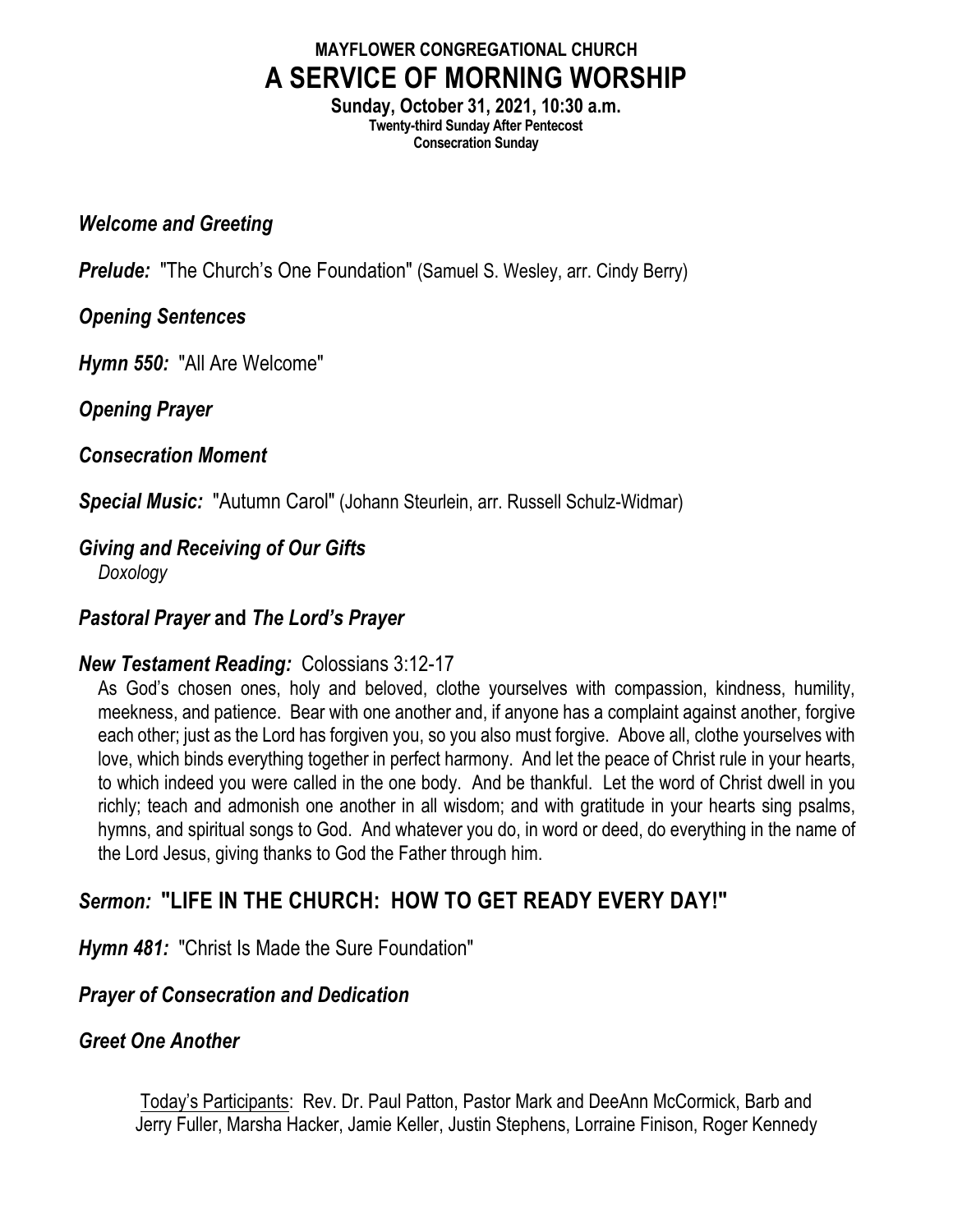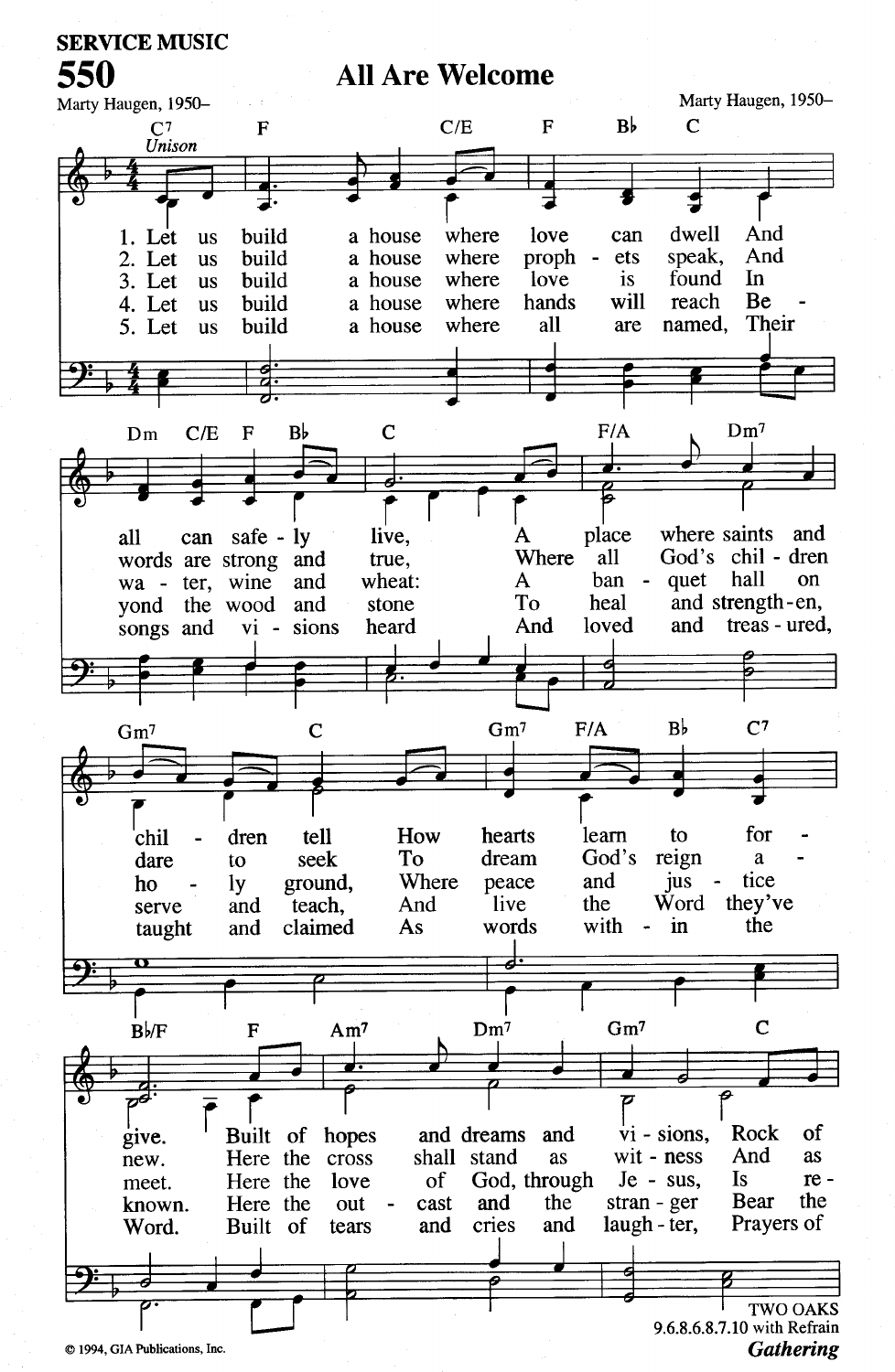**SERVICE MUSIC**